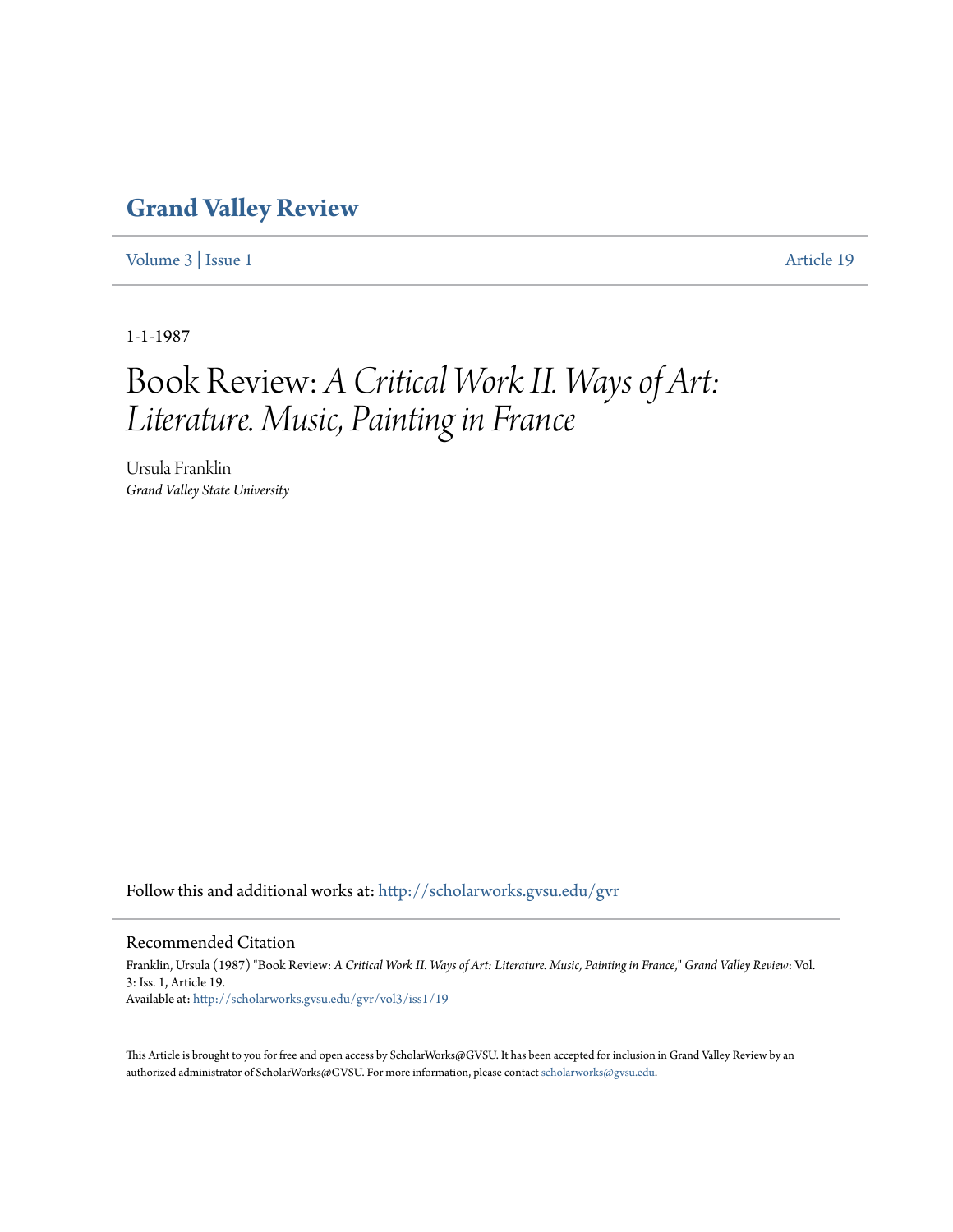Robert Greer Cohn. *A Critical Work* II. *Ways of Art: Literature. Music, Painting in France.*  Stanford: Stanford French and Italian Studies, Anma Libri 40, 1985.

Robert Greer Cohn, the leading Mallarme scholar internationally *(L'Oeuvre de Mallarm!: Un Coup de Des,* 1951; *Toward the Poems of Mallarme,* 1965; *Mallarme's Masterwork: New Findings,* 1966; *Mallarme's "Igitur",* 1981; *Mallarme's Prose Poems,* forthcoming), launched his three-volume study of French Arts and Letters in 1975 with *A Critical Work* I: *Modes of Art,* setting forth his epistemology and the general aesthetics emerging from it. The present volume represents a diachronic exploration of French art, with emphasis on the literary, grounded in that theoretical base. It is the transitional work to the third volume, *Particular Studies,* eagerly awaited by Cohn's readers both here and abroad.

Those not familiar with the author's epistemology should begin with Appendix A of *Ways of Art,* a schematic demonstration of his tetrapolar-polypolar-dialectic, especially as it concerns the development of the French novel within the European tradition. But this dialectic, which has antecedents in Kierkegaard, Mallarme and Joyce, underlies all art, because: "this dimensional pulsation, or tetrapolar (and polypolar) *higher vibrancy*  is, in short, the stuff of life: life is vibrant in this more complex way as well as in the more bipolar sense" (7). Cohn shows that "far out enough" the male or linear and the female or circular, the male vertical and the female horizontal dimensions "tend to merge as in relativity theory" (19). *Ways of Art* shows us the way through a historical becoming of art in its complex dialectic in which the metonymic (horizontal) axis constantly interrelates with the metaphoric (vertical). "Life is the mother, art the father" (vii); hence Cohn's quarrel with most contemporary Feminism, which is pronounced throughout the volume. Firmly grounded in its author's tetra-polypolar epistemology, this beautiful book becomes, however, at no point dryly abstract; it is the mature work of a true humanist who stands in clear and open opposition to the dehumanizing trend of "the quasi-scientific reductionism and abstract gimmickry of a great deal of current academic literary study, bellwethered by the structuralists, post-structuralists, and deconstructionists" (vi). Abundant footnotes constitute a substantial part of *Ways of Art,* on occasion developing insights almost into essays demonstrating crucial points along the general flow of the tradition from "Obscure Beginnings," the opening chapter, to our "Contemporaries," the last.

Cohn reminds us that "In the Beginning was the Word;' for the Judaeo-Christian tradition at least, which his study fervently embraces; thus, for example, in Appendix 0 on "The Dance of the Sexes;' he censures "those who live by slogans, camps,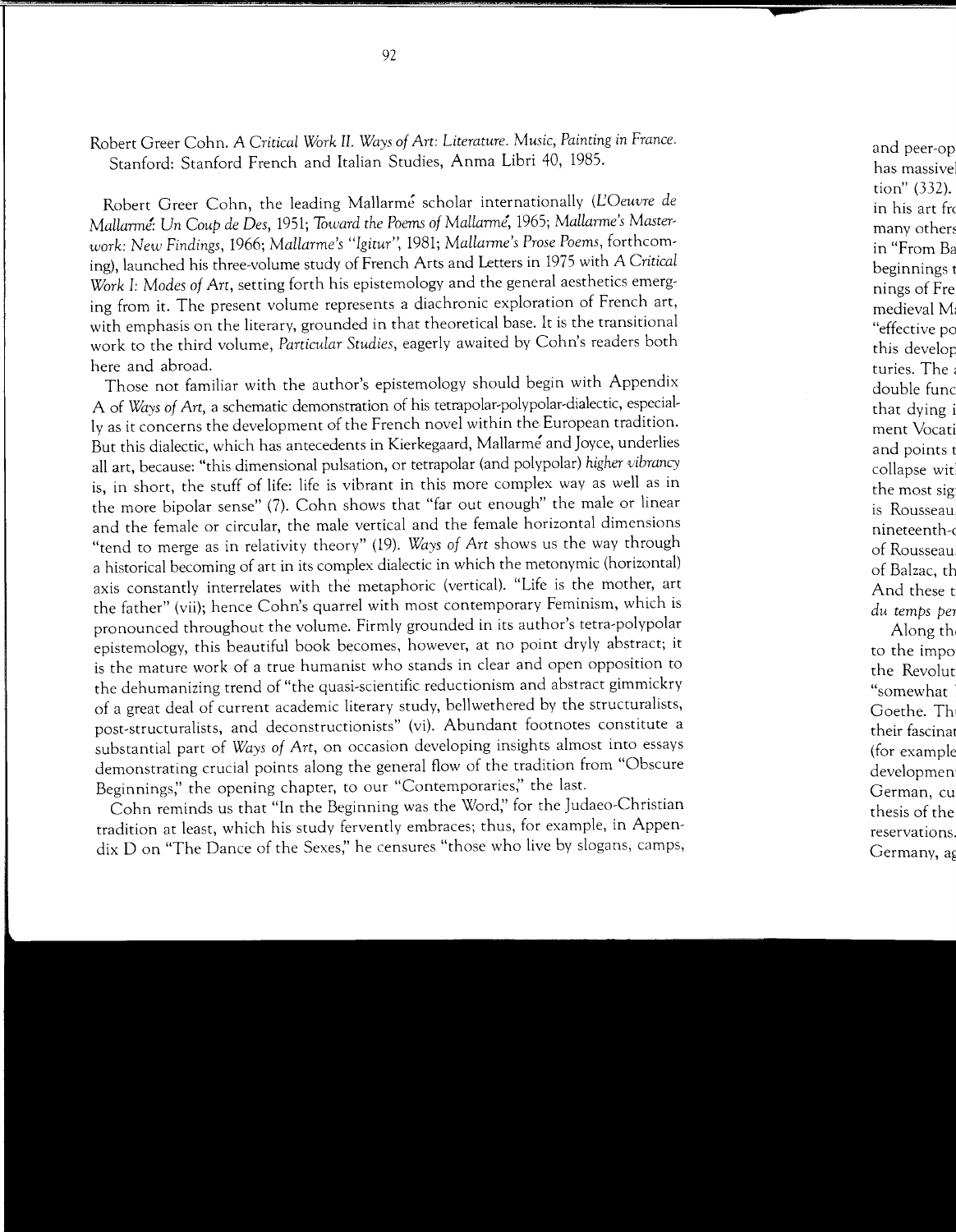and peer-opinion, the countless little bastard cults which characterize an era which has massively veered away from our free and beautiful Greco-Judaeo-Christian tradition" (332). Cohn traces man's way and that of his myths and rituals culminating in his art from that beginning along the lines of Freud, Neumann and Cassirer, and many others, always demonstrating the underlying polypolar dialectical rhythm. Thus in "From Barbarism to Young Culture," we follow the Celts to Druidic ritual, Hebrew beginnings to the Psalms, Dionysian ritual to Greek tragedy, and thence to the beginnings of French dramatic literature originating in the Quem quaeritis sequence of the medieval Mass. Along the way arises artistic symbolism, for Cohn synonymous with "effective poetry," to finally "ripen in France as never before" (99). Table I (134) graphs this development from the twelfth to the late nineteenth and early twentieth centuries. The author traces the rise of the artistic vocation from its antecedents in the double function of bard and priest, with the figure of Ronsard at the crossroads of that dying institution and the nascent concept of personal glory. "The Enlightenment Vocation" is exemplified in Montaigne, who humanizes the French cultural elite and points the way to French classicism and, farther down the road, after the moral collapse with the outgoing reign of Louis XIV, toward the Age of Reason. Clearly the most significant figure of the French Enlightenment for all of Western civilization is Rousseau, and Cohn beautifully shows us why this is so. Subsequently, "the nineteenth-century stage of the writer's journey will lead, starting from the crossroads of Rousseau, primarily in these two directions: the imperialistic and visionary prose of Balzac, the equally ambitious poetry of Mallarme, brothers under the skin" (199). And these two paths will then be reconciled in Proust's monumental A la recherche du temps perdu.

Along the final segment of the journey, "From Rousseau to Proust," Cohn points to the importance of the opening of horizons beyond the borders of France—after the Revolution-to younger and more primitive cultures like Germany with its "somewhat barbaric" Romanticism and the early Sturm und Drang of Schiller and Goethe. Thus also Spain, the Orient, and North Africa, whose traditions exerted their fascination on some of the major poets and painters of nineteenth-century France (for example Baudelaire, Delacroix, Gautier, Hugo, Manet). Most significant for the development of Symbolism, however, is the contact with music, and especially the German, culminating in Wagner and his notion of the Gesamtkunstwerk and synthesis of the arts. Mallarme, Cohn recalls, was the only major Symbolist who voiced reservations. In another area of cross-fertilization, between literature and philosophy, Germany, again, contributed richly with thinkers from Kant to Hegel and his avow